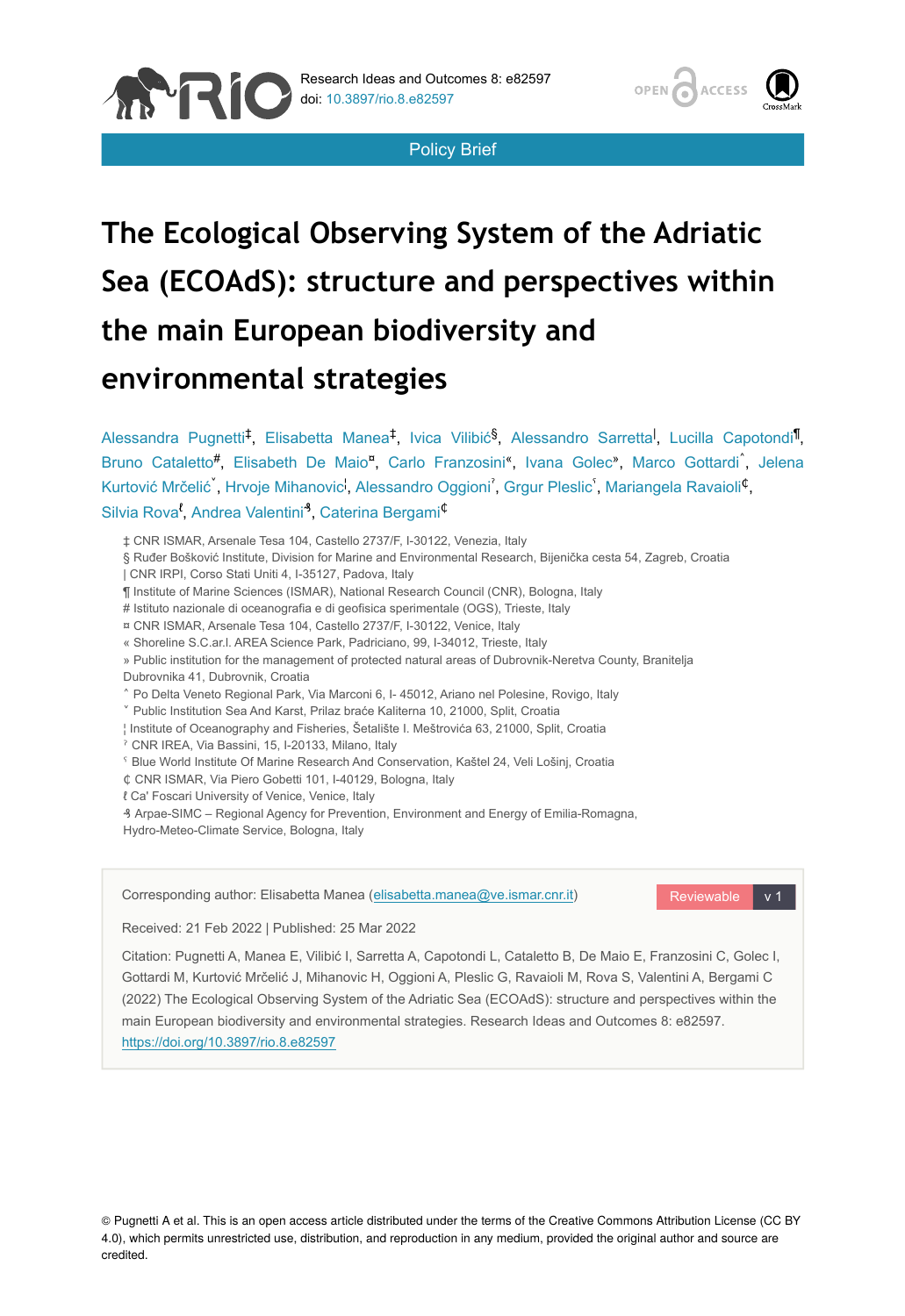### **Abstract**

This Policy Brief succinctly presents the Ecological Observing System of the Adriatic Sea (ECOAdS), aimed at integrating the ecological and oceanographic dimensions within the conservation strategy of the Natura 2000 network, and to propose a way to go for its future development and maintenance. After a definition of marine ecological observatories, we describe the current structure of ECOAdS, its key components and potential relevance in relation to the main European strategies for biodiversity and marine observation for the next decade. Finally, we suggest some actions that could be undertaken for the future development of ECOAdS, targeting possible perspectives in different regional, macroregional, national and European strategic contexts. This Policy Brief is one of the outcomes of the Interreg Italy-Croatia Project ECOSS (ECological Observing System in the Adriatic Sea: oceanographic observations for biodiversity; https://www.italy-croatia.eu/web/ecoss), which had the main purpose to design and carry out the first steps for the establishment of ECOAdS.

### **Keywords**

Adriatic Sea, Ecological Observatory, Biodiversity, Natura 2000 sites

### **Introduction**

Marine observatories are globally widespread observing and experimenting infrastructures aiming to collect high-resolution oceanographic data, both in coastal and offshore areas, in order to assess their environmental status, variability and trends, induced by anthropic and climate changes ([Crise et al. 2018](#page-9-0)). Marine observatories are prerequisite for producing knowledge and supporting evidence-based decisions addressed towards sea management. For such decisions to be effective, the knowledge should integrate all components of marine ecosystems in a holistic manner, including biological and ecological processes, which are intrinsically entangled with the oceanographic ones [\(Benedetti-](#page-9-1)[Cecchi et al. 2018](#page-9-1); [Carr et al. 2010\)](#page-9-2). Marine ecological observatories incorporate such an approach and represent a further advancement of the marine observatory perspective, recommended at the European and the global level ([Benedetti-Cecchi et al. 2018;](#page-9-1) [Carr et](#page-9-2) [al. 2010;](#page-9-2) [Duffy et al. 2013](#page-10-0); [Muelbert et al. 2019](#page-11-0)). Specifically, they broaden the spectrum of marine observations, arrange and maintain harmonized and coherent long-term ecological observations, and link marine ecosystem monitoring with the effectiveness of the protection and restoration measures. Crucial to this kind of observatories is the integration of the ecological connectivity concept ([UNEP 2019](#page-12-0)), which is one of the main driving forces of the functioning of marine ecosystems, embracing the complex interconnections among natural processes, species and their life cycles, and the environment [\(Carr et al. 2003](#page-9-3); [Carr et al.](#page-9-2) [2010](#page-9-2); [Maxwell et al. 2015;](#page-11-1) [Manea et al. 2019](#page-11-2)[;Manea et al. 2020](#page-11-3)). Ecological observatories should be fed by researchers, policy makers, environmental agencies, and the civil society, all participating to collect a variety of knowledge and viewpoints and to favour innovation,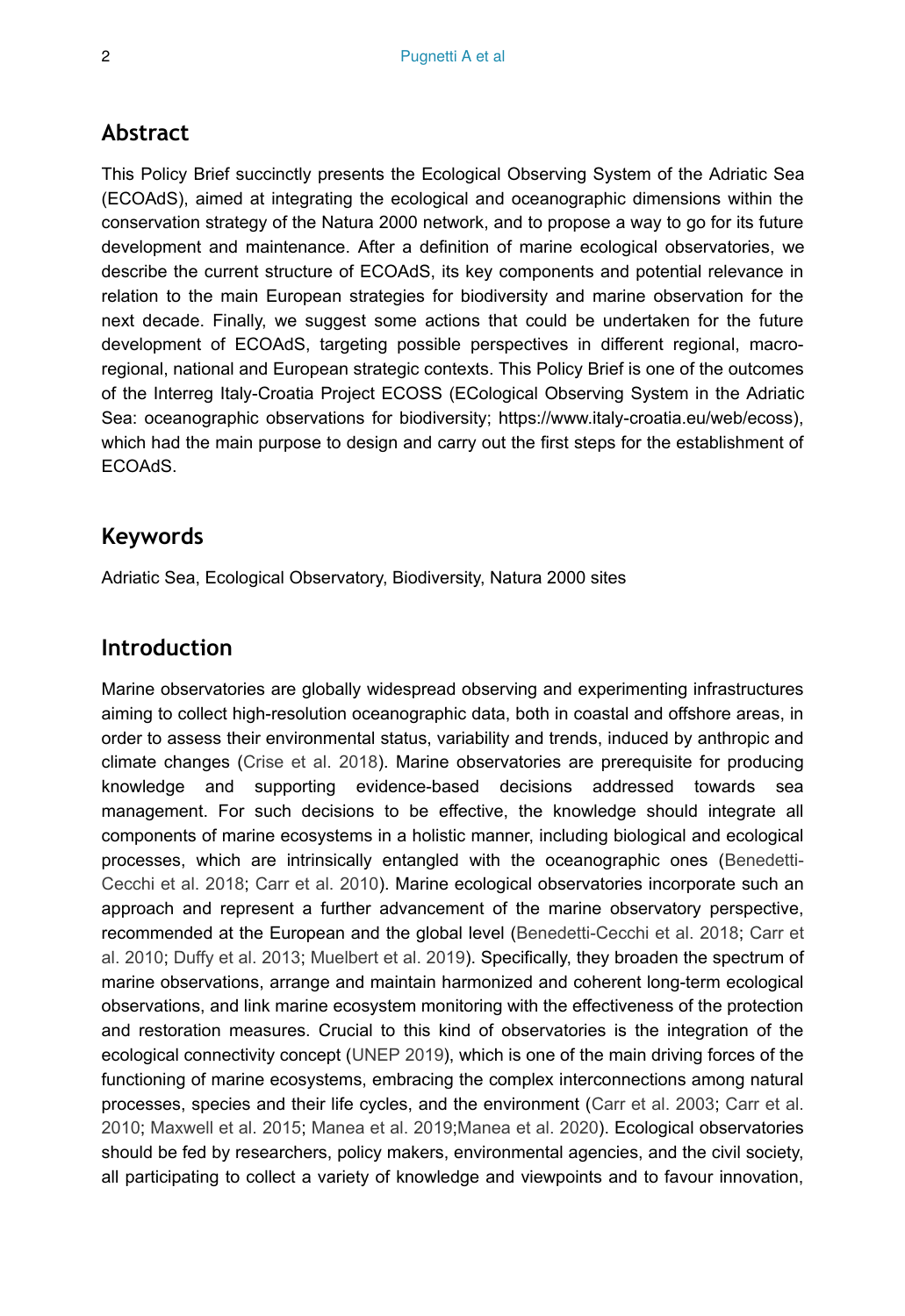develop information and foster management at the proper spatial scales ([Bourgeron et al.](#page-9-4) [2018](#page-9-4)). The establishment and implementation of marine ecological observatories are also fundamental for the achievement of the United Nation Sustainable Development Goals (SDGs), mainly SDG14 "Life below water" ([Biermann et al. 2017\)](#page-9-5), contributing as well to the effective protection and restoration of the marine environment.

In this Policy Brief we present the main traits of the Ecological Observing System of the Adriatic Sea (ECOAdS), which was designed and started to be developed within the Interreg Italy-Croatia project ECOSS (ECOlogical Observing System in the Adriatic Sea: oceanographic observations for biodiversity; [www.italy-croatia.eu/ecoss\)](http://www.italy-croatia.eu/ecoss), and to propose perspective actions for its future maintenance. The project ECOSS, carried out from January 2019 to June 2021, involved ten partners from Italy and Croatia, with the overall purpose to contribute to the improvement of the conservation status of the habitat types and species of the coastal and marine Natura 2000 (N2K) sites in the Adriatic Sea. To achieve this goal, different actions were undertaken to integrate the ecological and oceanographic dimensions with the protection strategies of the N2K marine sites.

Indeed, the Adriatic Sea is a strategic area for the establishment of an ecological observatory, due to the concurrent presence of biodiversity richness, sensitive habitats and ecosystems, numerous ongoing monitoring and research activities. The heavy and diversified human pressures, as well as the economic interests, make this basin one of the most impacted regions of the Mediterranean Sea [\(Micheli et al. 2013\)](#page-11-4). Moreover, the Adriatic is scarcely covered by marine protected areas [\(Bastari et al. 2016;](#page-9-6) [Manea et al.](#page-11-2) [2019](#page-11-2); [Manea et al. 2020\)](#page-11-3) and the implementation of the N2K network in the basin is ongoing, but suitable and fulfilled management plans and adequate monitoring programs are still lacking ([Fraschetti et al. 2018](#page-10-1); [Orlikowska et al. 2016\)](#page-11-5).

In this Policy Brief, first we will succinctly describe the present structure of ECOAdS, its key components and their potential relevance in relation to the main European strategies for biodiversity and for marine observation for the next decade. Next, we will suggest key perspectives to develop ECOAdS within different regional, macro-regional, national and European strategic contexts. Whenever needed, for details we will refer to the project deliverables, which are all publicly available on the project webpage ([www.italy-croatia.eu/](http://www.italy-croatia.eu/ecoss) [ecoss\)](http://www.italy-croatia.eu/ecoss), and to the ECOAdS web portal (https://ecoads.eu/), which has been specifically developed for the public access to information, tools and services of the observatory.

### **ECOAdS: the Adriatic Ecological Observing System**

ECOAdS was aimed to integrate the existing ecological and oceanographic research and monitoring in the Adriatic Sea within the N2K conservation strategies, focusing on the area under the jurisdiction of Italy and Croatia. Thus, it is contributing to the protection of N2K habitats and species, especially for those sites without management and monitoring plans, which are the majority in the focus area. ECOAdS lays its foundation on the incorporation of ecological connectivity and it supports the adoption of an ecosystem-based approach to management as well [\(UNEP 2011](#page-12-1); [Jonsson et al. 2020](#page-11-6)).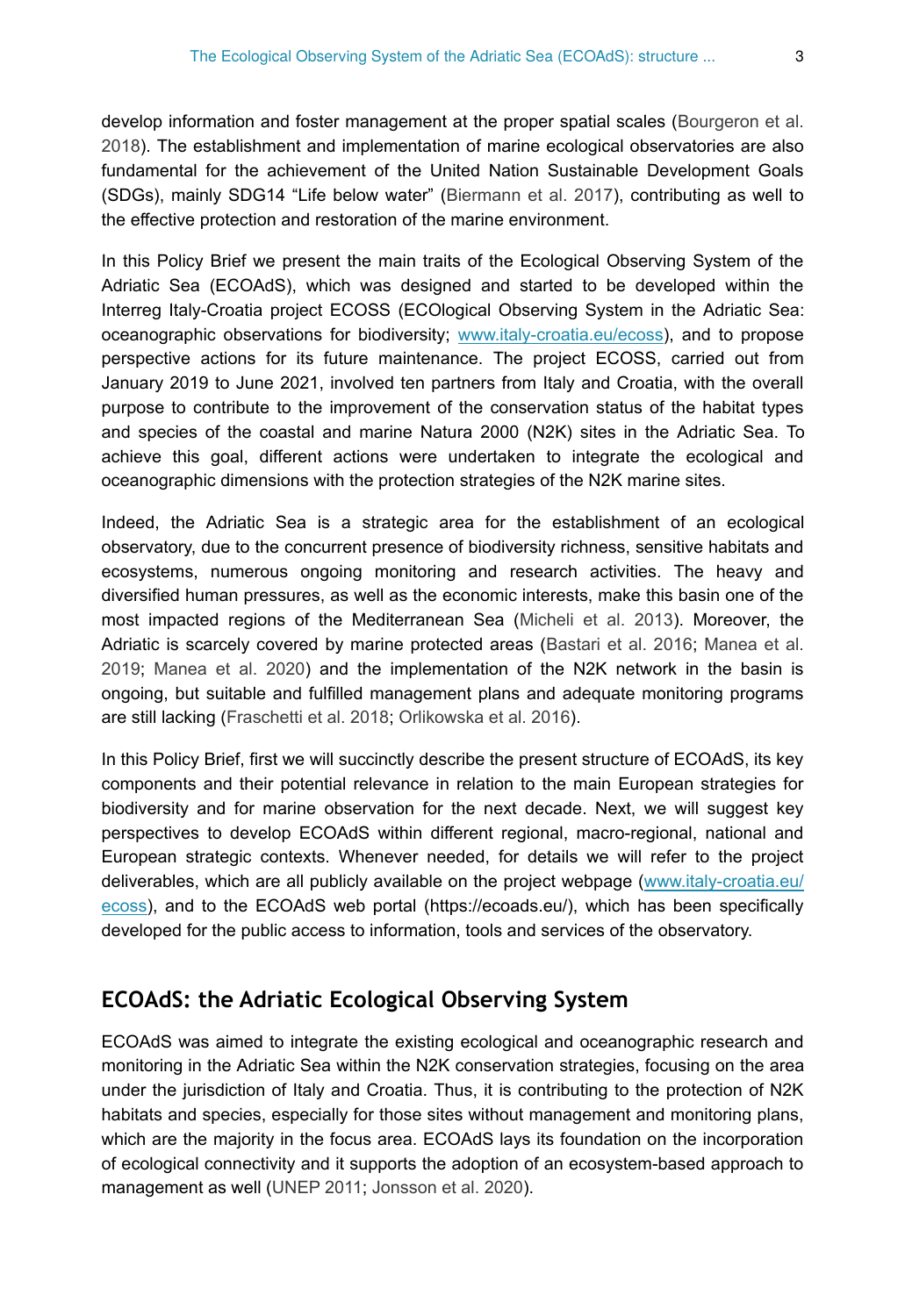The key integrating elements of ECOAdS (Fig. [1\)](#page-3-0) are accessible through the ECOAdS web portal ([De Maio et al. 2021](#page-10-2); [https://ecoads.eu/ \)](https://ecoads.eu/) , which provides an overarching view of information on available resources. It connects to existing geospatial services from both ECOSS partners and external initiatives (such as Copernicus, EMODnet, LTER networks) and it develops and makes available tools for interlinking information on N2K sites, parameters, directives, target species and habitats. The portal is conceived as an open platform to be enriched and improved in the coming years with the contribution of new or existing projects, data, and tools to support evolving requests and needs. It implements an open science approach and it is addressed to a wide stakeholder community (e.g., environmental managers, policy-makers, researchers, citizens).

<span id="page-3-0"></span>

Specifically, the ECOAdS key elements (Fig. [1\)](#page-3-0) are:

1. The existing facilities, infrastructures and data resources in the area ([Vilibi](#page-12-2)ć and [ECOSS partnership 2019;](#page-12-2) Vilibić [and ECOSS Partnership 2020](#page-12-3)) – Grounded on the ECOSS partners' knowledge and expertise, an inventory of the several monitoring initiatives and research programs and of the fixed-point observing systems (i.e. pylons, buoys, tide gauges, oceanographic platforms, coastal stations) in the Adriatic has been made available [\(Manea et al. 2020](#page-11-3); [Manea et al.](#page-11-7) [2021a](#page-11-7); <https://ecoads.eu/>), evidencing through a SWOT analysis their maior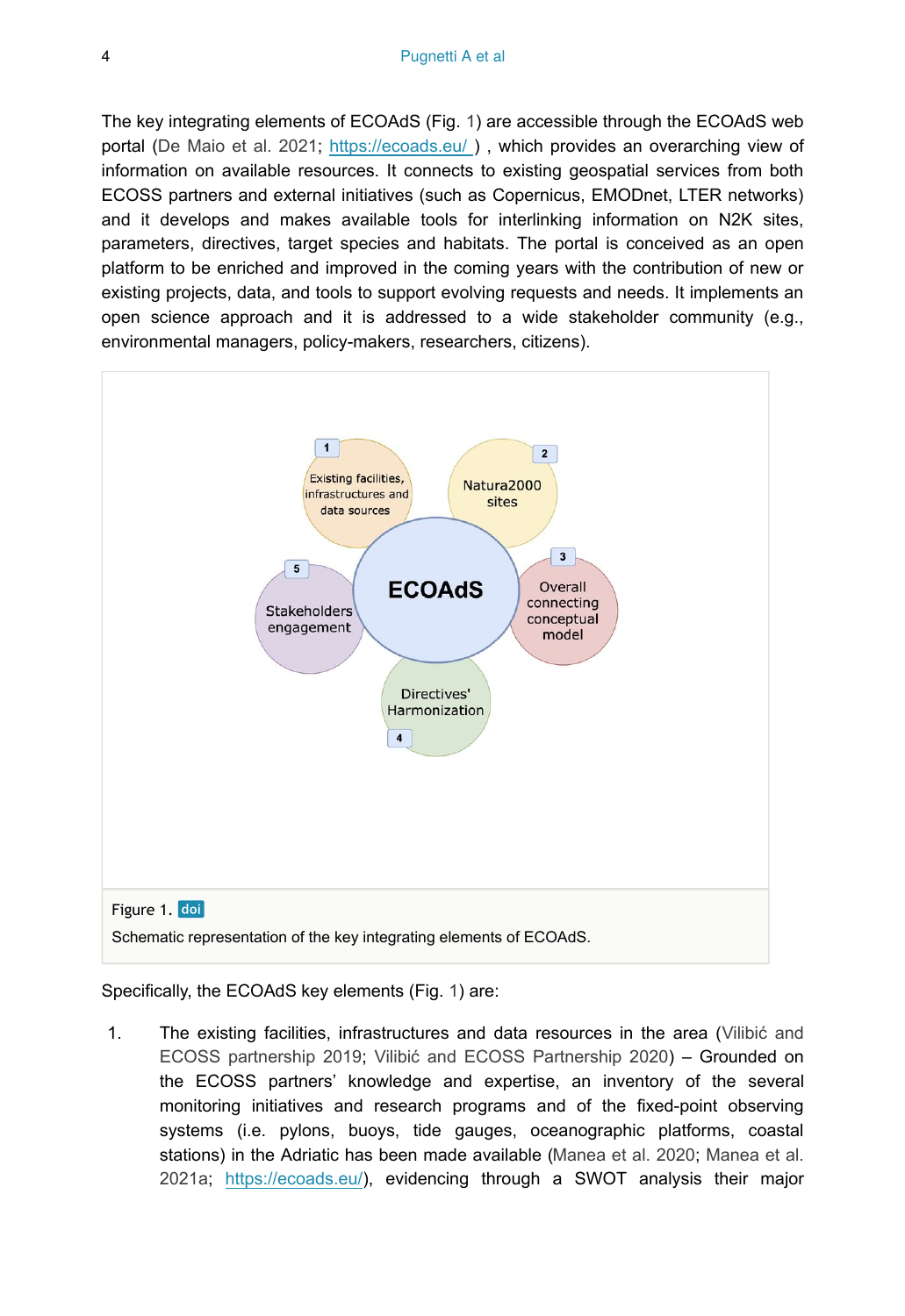strengths, weaknesses and gaps. A wide variety of data are collected in the area, ranging from those related to the quality of transitional, coastal and marine waters, to the monitoring of N2K target species and habitats (e.g., dolphins, sea turtles, seagrass meadows, coralligenous outcrops) and other biotic components (e.g., plankton communities). These observing and monitoring systems hold different aims and maturity levels. In particular they lack a coherent and harmonized coordination, from the local to the whole Adriatic basin scale. It should be highlighted that none of them has a transnational nature. The list of the observing systems, of the ongoing monitoring activities and the links to the data sources are available on the ECOAdS web portal, in the sections dedicated to the sites and to the observing systems [\(https://ecoads.eu/sitesoss/](https://ecoads.eu/sitesoss/)), and to the information resources [\(https://ecoads.eu/inforesource/list/](https://ecoads.eu/inforesource/list/)).

- 2. The N2K sites The N2K network of protected areas, both at land and at sea, is the main biodiversity conservation instrument in Europe, legally based on the Habitats and Birds directives [\(European Commission 1992](#page-10-3)and [European Commission 2009;](#page-10-4) HD and BD, respectively). Six N2K sites [\(https://ecoads.eu/](https://ecoads.eu/)) have been considered as case studies within the ECOSS project ([https://ecoads.eu/sites/natura2000/\)](https://ecoads.eu/sites/natura2000/), reviewing their management goals and objectives, their socio-economic contribution to local activities, the knowledge on their target species and ecological processes and related protection status, and the existent monitoring activities [\(Markov and ECOSS Partnership 2019;](#page-11-8) [Ciriaco et al. 2019;](#page-9-7) [Golec and ECOSS](#page-10-5) [Partnership 2020](#page-10-5); Miočić-Stošić [et al. 2020](#page-11-9)). This analysis evidenced overall a lack of management plans and coordinated and systematic monitoring both in Italy and in Croatia.
- 3. An overall connecting model A conceptual model has been developed in order to highlight the key role of ECOAdS for linking the social, ecological and oceanographic dimensions with the conservation of the coastal and marine environment and its management ([Cataletto et al. 2019;](#page-9-8) [Gianni et al. 2020](#page-10-6)[;Gianni](#page-10-7) [et al. 2021a](#page-10-7);[Gianni et al. 2021b\)](#page-10-8). Several aspects of the management of the N2K sites have been identified, broken down into different parts and connected according to the main relationships among them. Examples of the application of the models are available on the ECOAdS web portal, in the tools' section of each N2K site (<https://ecoads.eu/sites/natura2000/>).
- 4. The directives' harmonization [\(Manea et al. 2021b](#page-11-10); [Oggioni et al. 2021\)](#page-11-11) ECOAdS has been tested as a monitoring platform that may respond and contribute to the requirements of the main EU directives, in particular the Habitats and Birds [\(European Commission 1992](#page-10-3) and [European Commission 2009\)](#page-10-4), the Water Framework [\(European Commission 2000;](#page-10-9) WFD), the Marine Strategy Framework [\(European Commission 2008](#page-10-10); MSFD) and the Maritime Spatial Planning [\(European](#page-10-11) [Commission 2014](#page-10-11); MSPD) directives. The harmonization and optimization of the existing monitoring and management frameworks, at national and trans-regional levels, are actually a crucial issue for the most effective and coordinated application of directives. As a part of ECOAdS, we assessed the level of implementation of these policy documents to the focus area following their general objectives and targets of protection, approach to conservation, spatial application, reporting period,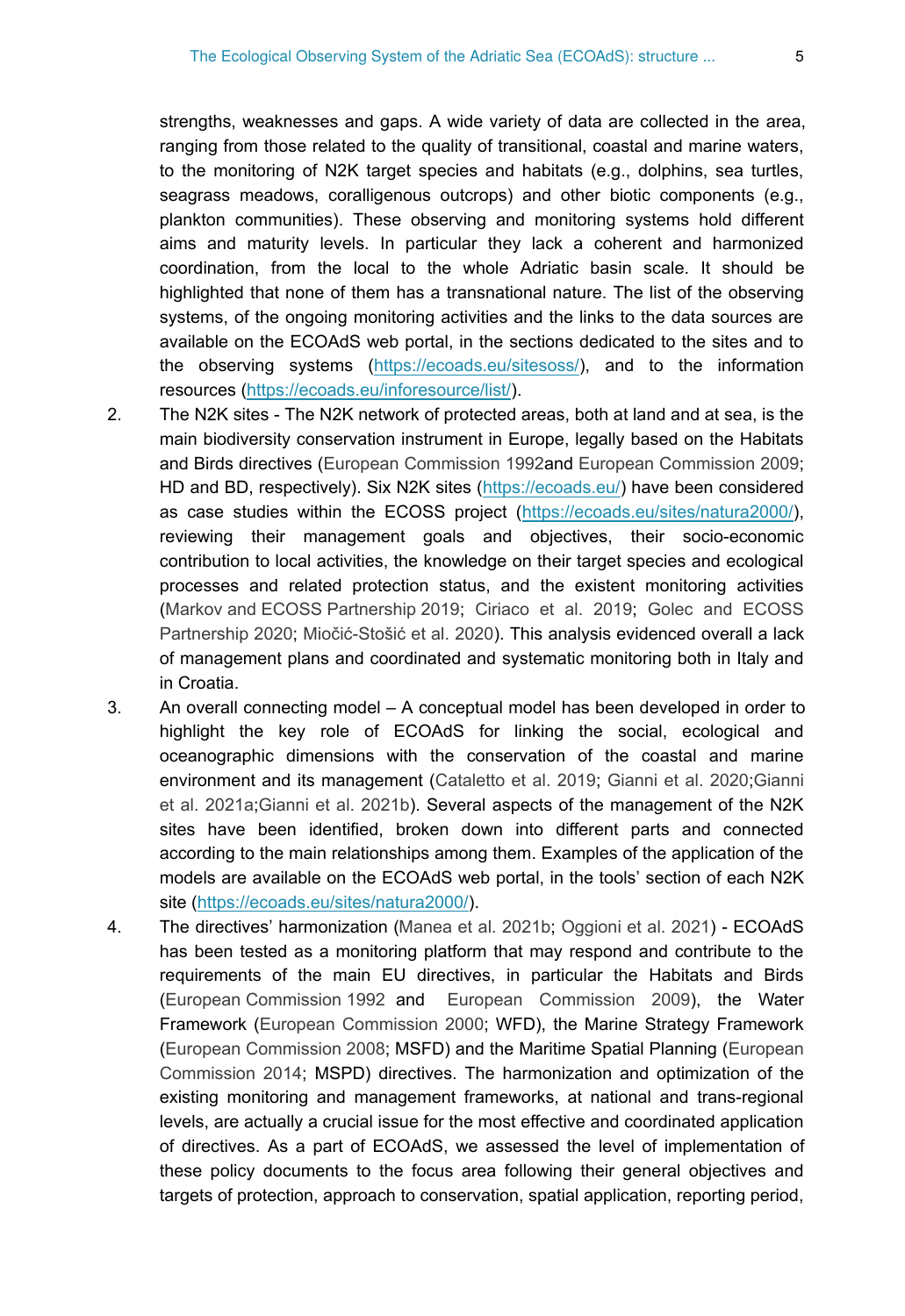human activities and derived pressures considered, ecosystem services approach (if entailed), criteria and performance indicators definition, and indications for monitoring [\(Manea et al. 2021a\)](#page-11-7). Then, we proposed the harmonization and prioritization of monitored variables, necessary for the setting up of a coherent ecosystem-based monitoring system, rooted in the ecosystem-based management (EBM) core elements [\(Manea et al. 2021b\)](#page-11-10).

5. The stakeholder involvement – Complex ecological and conservation issues require scientific evidence to be used alongside other types of knowledge in order to find the best and most feasible solutions. This calls for the development of a wellorganized participatory process, which has started within the ECOSS project, aiming at including in the development of ECOAdS a plurality of voices and a wide range of knowledge, including local and indigenous knowledge, together with these derived from scientific communities and methods. In three dedicated workshops, we involved MPA managers, NGOs, and PhD students, with the aim of starting to share visions about what the main needs, expectations and challenges in the design and development of ECOAdS could be. Convincingly, the structure of the ECOAdS portal has been improved addressing the main needs, requirements and gaps that emerged during this participatory process.

# **ECOAdS in the wider frame of European strategies and Research Infrastructures**

ECOAdS may effectively contribute to the fulfillment of relevant macro-regional and European strategies and programmes for the next decade (Vilibić [and ECOSS Partnership](#page-12-4) [2021](#page-12-4); Fig. [2\)](#page-6-0), in particular:

- The EU Strategy for the Adriatic and Ionian Region (EUSAIR; [https://www.adriatic](https://www.adriatic-ionian.eu/about-eusair)[ionian.eu/about-eusair/](https://www.adriatic-ionian.eu/about-eusair)), which aims to create synergies and foster coordination among all territories in the Adriatic-Ionian Region. The EUSAIR 2021-2027 strategic plan proposes a list of "Flagships" for each thematic pillar, which addresses the main challenges of macro-regional importance consistent with national needs and EU policy objectives for a greener, low-carbon and more connected Europe. Pillar 3 "Environmental quality" includes the Flagship "Promotion of sustainable growth of the Adriatic Ionian region by implementing Integrated Coastal Zone Management (ICZM) and Maritime Spatial Planning (MSP) also to contribute Common Regional Framework (CRF) on ICZM of Barcelona Convention and the monitoring and management of marine protected area", which aims at:
- 1. promoting sustainable development and facilitate adoption of coastal and maritime spatial plans (MSPD, ICZM Protocol) by defining gaps in marine and coastal knowledge,
- 2. identifying conflicts and propose sustainable options for action,
- 3. helping the management of natural, social, economic and spatial assets in the Adriatic-Ionian region,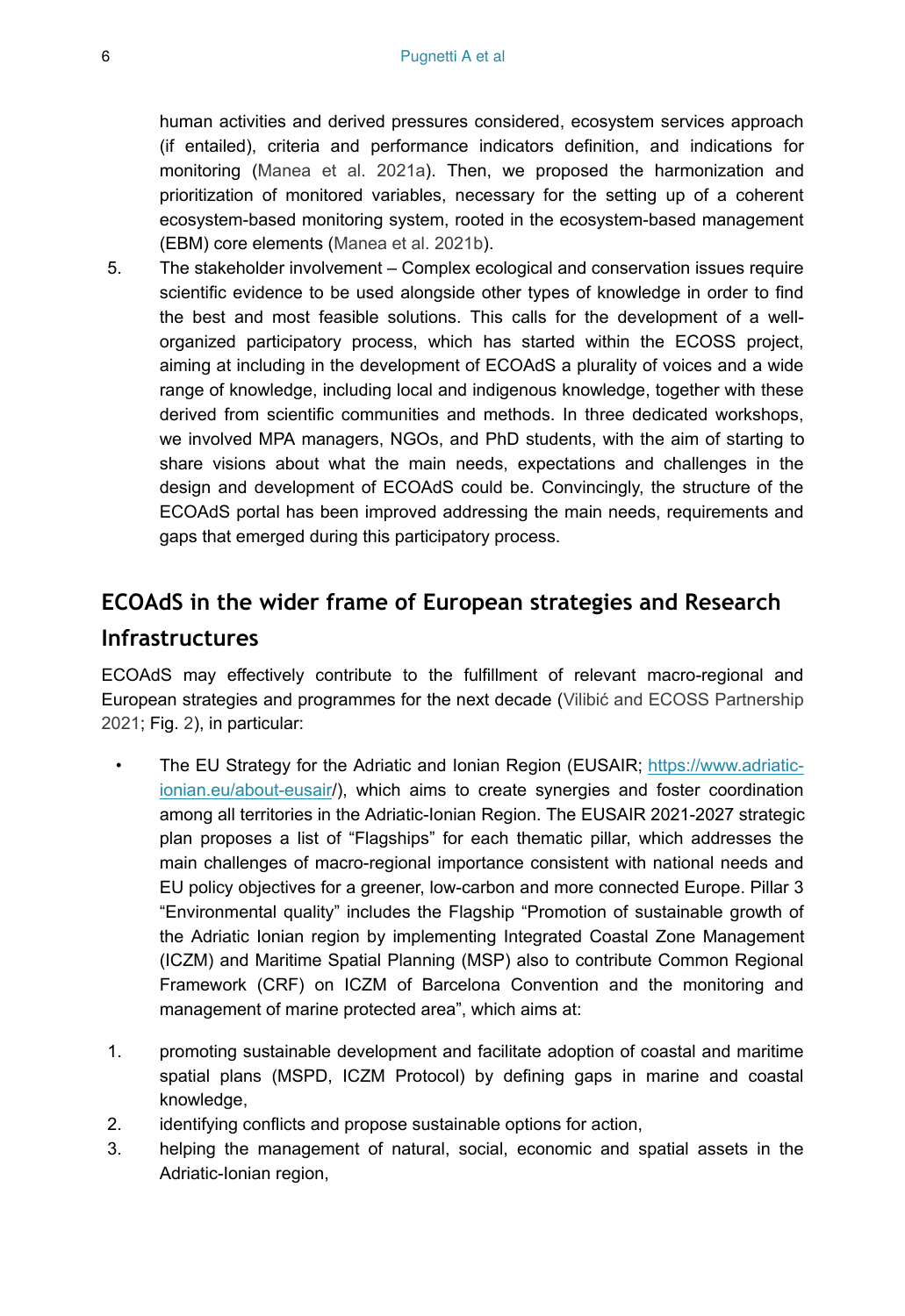4. serving as indicators of the Good Environmental Status (GES) of marine waters of the Adriatic and Ionian Seas.

<span id="page-6-0"></span>

Sketch of the landscape where ECOAdS may situate, evidencing its main potential contributions to the different initiatives.

- The EU Biodiversity strategy for 2030 ([https://ec.europa.eu/environment/strategy/](https://ec.europa.eu/environment/strategy/biodiversity-strategy-2030_en) [biodiversity-strategy-2030\\_en\)](https://ec.europa.eu/environment/strategy/biodiversity-strategy-2030_en), which states the need of improving and widening the network of protected areas and developing of an EU Nature Restoration Plan, in order to step up the protection and restoration of the nature. The Strategy foresees the enlargement of marine protected areas network, which should cover 30% of the EU Seas and about 10% with a strict protection. The designation of new protected areas helps to complete the N2K network and to fulfill national protection strategies, with clearly defined conservation objectives and measures. Beside this, the EU Nature Restoration Plan foresees the restoration of marine ecosystems, through the application of the ecosystem-based management approach.
- The BlueMed Initiative ([http://www.bluemed-initiative.eu/\)](http://www.bluemed-initiative.eu/), whose Implementation Plan ([Trincardi et al. 2020](#page-11-12)) provides a medium-term operational tool to develop sustainable Blue Economy in the Mediterranean area. The Plan is supporting the development of an observing system of systems in the Mediterranean, able to better understand the complexity of marine ecosystems and their functioning, to measure and assess their evolution under different stressors, and to manage marine resources sustainably.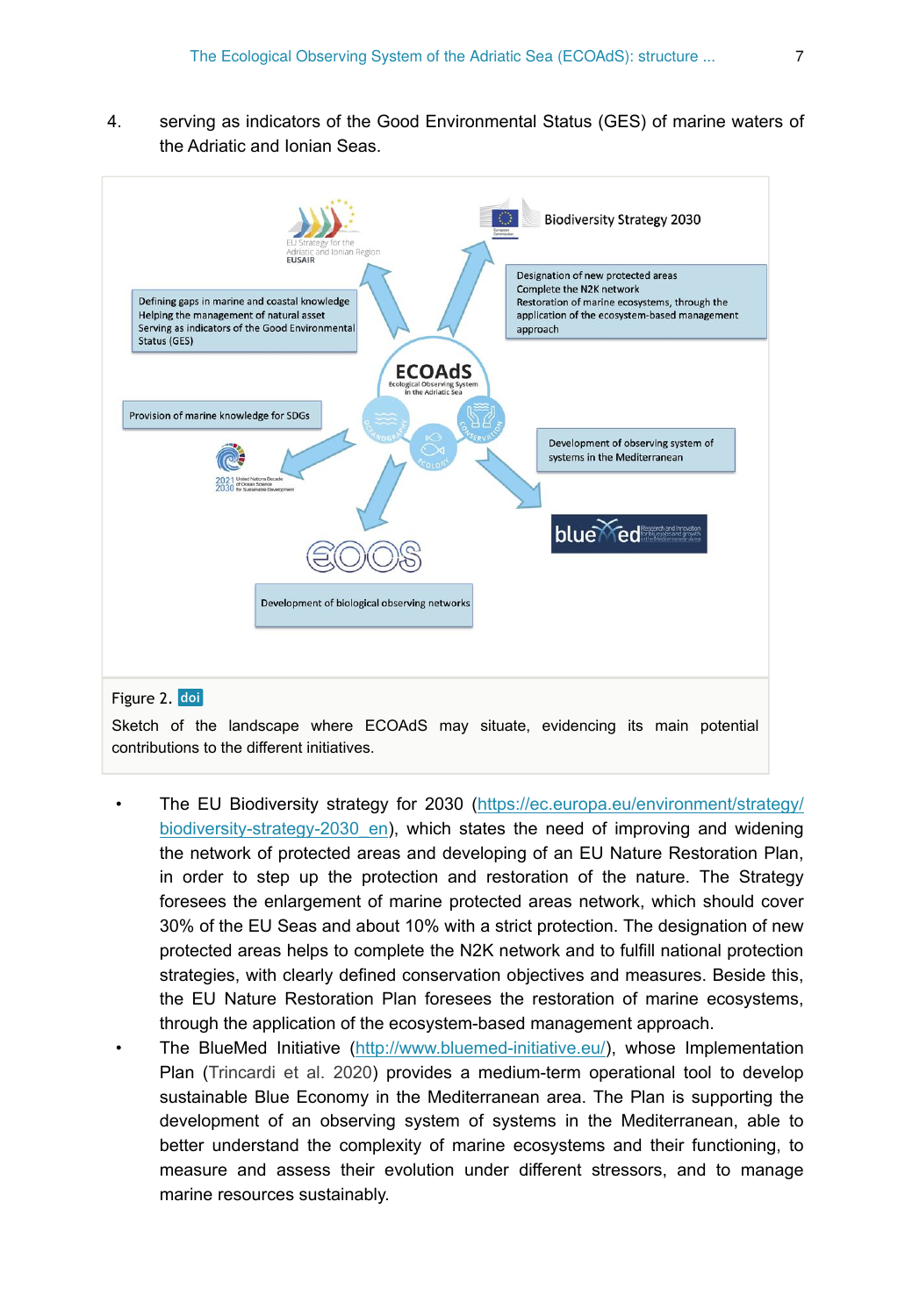- The Global Ocean Observing System (GOOS) 2030 Strategy [\(IOC 2019\)](#page-10-12) and the European Ocean Observing System (EOOS; <https://www.eoos-ocean.eu/>) Implementation Plan, which call for a shift in philosophy in ocean observations towards a fully integrated global observing system. Such a system should be able to capture essential physical, chemical, biological, and ecological ocean properties, from global/EU to local and coastal scales, mapping existing ocean observing infrastructures and capabilities related to biological observing networks.
- The Implementation Plan for the United Nation Decade of Ocean Science for Sustainable Development (Ocean Decade, OD; <https://www.oceandecade.org/>) 2021-2030 ([UNESCO-IOC 2021](#page-12-5)), which aims at facilitating a paradigm that will shift the design and delivery of qualitative and quantitative ocean knowledge, creating solutions that will contribute to the UN 2030 Agenda for Sustainable Development [\(https://unric.org/it/agenda-2030/\)](https://unric.org/it/agenda-2030/).

### **ECOAdS perspectives after the project ECOSS**

We foresee the medium- and long-term sustainability of ECOAdS through realization of various activities within the above-mentioned frame, which includes creation of efficient cross-Adriatic collaborations, transparent data sharing following FAIR principles (Findability, Accessibility, Interoperability, Reuse; [Wilkinson et al. 2016\)](#page-12-6), and effort to minimize the duplication of activities, thus also facilitating the financial issues. Here we individuate some possibilities - among the many (thoroughly investigated in [Vilibi](#page-12-4)ć and [ECOSS Partnership \(2021\)](#page-12-4)) - that could be undertaken in the short- and medium-term, at the national and Adriatic level. Besides, we address also the technological issues and delineate the main narrative that should keep inspiring the development of ECOAdS.

The overall ECOAdS framework, the action plans proposed for the monitoring and management of the N2K sites, and the web portal, could contribute to a more effective and coordinated implementation of the directives (HBD, WFD, MSFD, MSPD) at the national and regional/county level in Italy and Croatia. Therefore, it is within the context of the ministerial and regional or county policies that the outcomes and the development of ECOAdS find proper governance and management, as well as a financial support. The main components and attributes of ECOAdS could be applied to the wider Adriatic macroregion, using the policy and financing instruments available in the area (e.g. Interreg ADRION, EUSAIR). The Adriatic could, in this way, become an exemplary case study for the whole Mediterranean Sea, also in agreement with the BlueMed Implementation Plan.

Many Environmental Research Infrastructures (RIs), included in the European and national RIs roadmaps at different stages of their development, are active in the Adriatic Region (e.g. Danubius RI, eLTER RI, EMBRC-ERIC, ICOS ERIC, JERICO S3, LifeWatch ERIC). ECOAdS could rely on, contribute to, and benefit from these RIs, sustaining their components that are under development in the Adriatic area. The RIs will be relevant for the long-term maintenance and financial sustainability of ECOAdS, in particular when a joint collaboration and coordination among them, which is required and arising at the national and EU level, will be realized. ECOAdS could represent the opportunity to boost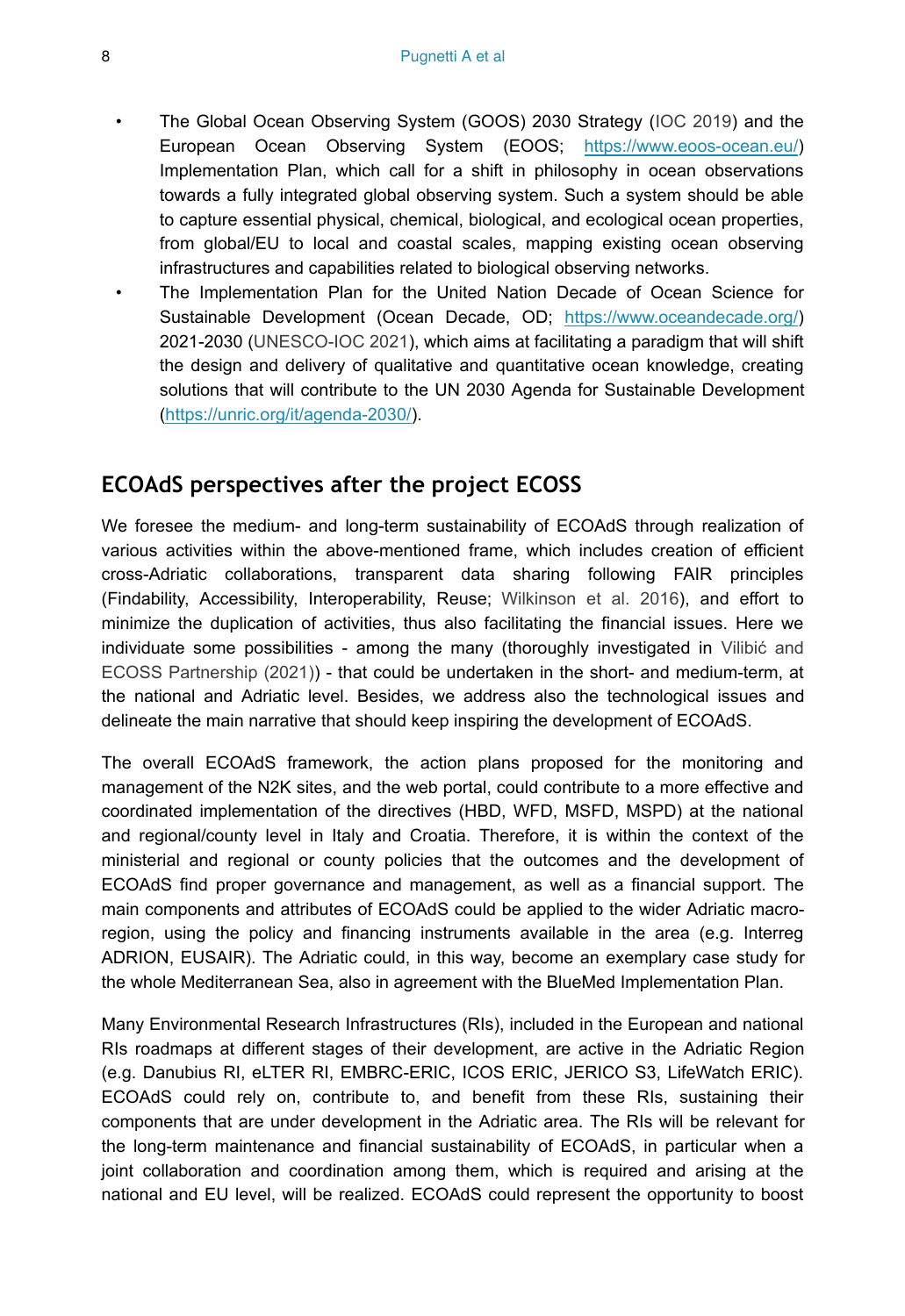such collaboration in the Adriatic Sea, by representing and developing a co-located system with shared research and monitoring tasks allowing its modular, multi-purpose and fit-forpurpose uses.

Next, the technological development and the engagement of Small and Medium Enterprises, which has not been addressed during the ECOSS project, is a prerequisite for the future development of ECOAdS, embracing and leveraging the emerging technologies, thus enhancing cross-border collaboration with the private sectors. ECOAdS could be the suitable platform for developing and testing innovative in situ technologies (e.g., from chemical, imaging, acoustic, and molecular sensors to robotic platforms) and for the improvement of data storage, data discovery, computation capabilities and modelling, which might support novel ecological views and perspectives. This will be in line with the action plan of the European Green Deal ([https://ec.europa.eu/info/strategy/priori](https://ec.europa.eu/info/strategy/priorities-2019-2024/european-green-deal_en) ties-2019-2024/european-green-deal en), by investing in environmental-friendly technologies and supporting industry to innovate, sustaining the legally binding conservation and restoration targets.

Finally, we highlight ECOAdS role in fostering and addressing the ultimate goal - to procreate a shift in our way of living and a profound transformation of our socio-economic systems, as sustained also by the EU Biodiversity Strategy for 2030: "Protecting and restoring nature will need more than regulation alone. It will require action by citizens, businesses, social partners and the research and knowledge community, as well as strong partnerships between local, regional, national and European level." To this respect, ecological research within ECOAdS is called to become "Action Ecology" [\(White et al.](#page-12-7) 2015), i.e.:

- 1. collaborative and transdisciplinary, able to incorporate sociological into ecological researches,
- 2. innovative and aggregative, relying on large datasets and rapid synthesis for theory testing and development,
- 3. designed and realized with the intention to inform policy and management, providing immediate and effective insights into current, pressing issues.

Moreover, to effectively contribute to a necessary cultural shift, ECOAdS should incorporate into its plans a new narrative, where Nature protection and restoration shall not be a strategic specialty within our economic system, but rather become an ethical challenge and transformation, moved by the ultimate goal to attain the health and durability of natural and human communities, instead of profits ([Berry 2001](#page-9-9); [Bearzi 2020](#page-9-10)).

#### **Acknowledgements**

This Policy Brief has been produced within the Interreg Italy-Croatia Project ECOSS. We acknowledge the contributions from all the partnership for the achievements of the project results, on which this Policy Brief is based.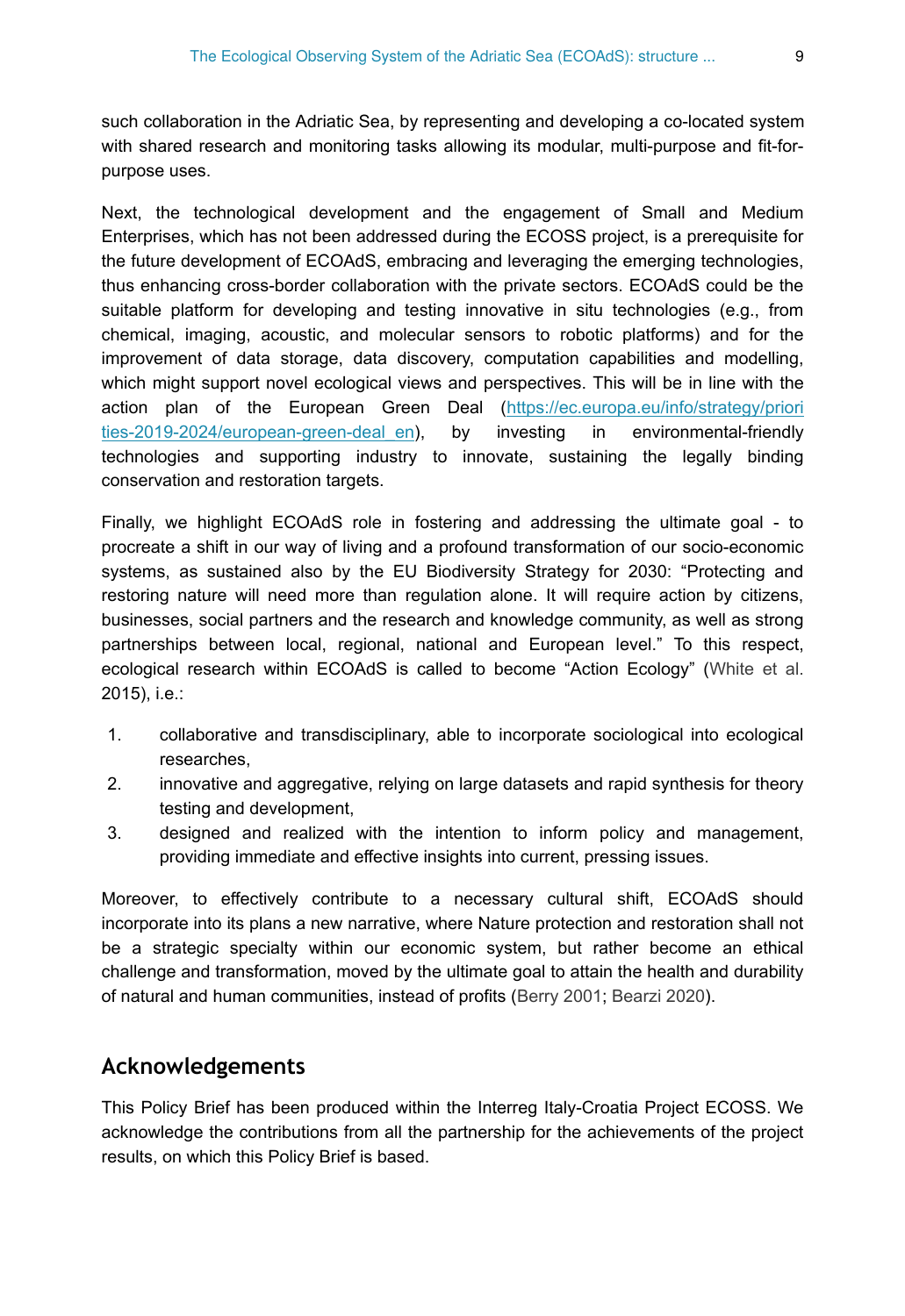### **Conflicts of interest**

The authors declare that the research was conducted in the absence of any commercial or financial relationships that could be construed as a potential conflict of interest.

## **References**

- <span id="page-9-6"></span>• Bastari A, Micheli F, Ferretti F, Pusceddu A, Cerrano C (2016) Large marine protected areas (LMPAs) in the Mediterranean Sea: The opportunity of the Adriatic Sea. Marine Policy 68: 165‑177. <https://doi.org/10.1016/j.marpol.2016.03.010>
- <span id="page-9-10"></span>• Bearzi G (2020) Marine biology on a violated planet: from science to conscience. Ethics in Science and Environmental Politics 20: 1‑13. <https://doi.org/10.3354/esep00189>
- <span id="page-9-1"></span>• Benedetti-Cecchi L, Crowe T, Boehme L, Boero F, Christensen A, Grémare A, Hernandez F, Kromkamp JC, Nogueira Garcia E, Petihakis G, Robidart J, Sousa Pinto I, Zingone A (2018) Strengthening Europe's Capability in Biological Ocean Observations Future Science Brief 3 of the European Marine Board. In: Muñiz Piniella Á, Kellett P, Larkin K, Heymans JJ (Eds) Future Science Brief 3 of the European Marine Board. [ISBN ISBN: 97894920435].
- <span id="page-9-9"></span>• Berry W (2001) Life is a miracle: an essay against modern superstition. Counterpoint, Berkeley, CA.
- <span id="page-9-5"></span>• Biermann F, Kanie N, Kim RE (2017) Global governance by goal-setting: the novel approach of the UN Sustainable Development Goals. Current Opinion in Environmental Sustainability26‑31.<https://doi.org/10.1016/j.cosust.2017.01.010>
- <span id="page-9-4"></span>• Bourgeron P, Kliskey A, Alessa L, Loescher H, Krauze K, Virapongse A, Griffith DL (2018) Understanding large‐scale, complex, human–environmental processes: a framework for social–ecological observatories. Frontiers in Ecology and the Environment 16 <https://doi.org/10.1002/fee.1797>
- <span id="page-9-3"></span>• Carr M, Neigel J, Estes J, Andelman S, Warner R, Largier J (2003) COMPARING MARINE AND TERRESTRIAL ECOSYSTEMS: IMPLICATIONS FOR THE DESIGN OF COASTAL MARINE RESERVES. Ecological Applications 13: 90‑107. [https://doi.org/](https://doi.org/10.1890/1051-0761(2003)013%5B0090:cmatei%5D2.0.co;2) [10.1890/1051-0761\(2003\)013\[0090:cmatei\]2.0.co;2](https://doi.org/10.1890/1051-0761(2003)013%5B0090:cmatei%5D2.0.co;2)
- <span id="page-9-2"></span>• Carr MH, Woodson CB, Cheriton OM, Malone D, McManus MA, Raimondi PT (2010) Knowledge through partnerships: integrating marine protected area monitoring and ocean observing systems. Frontiers in Ecology and the Environment 9 (6): 342‑350. <https://doi.org/10.1890/090096>
- <span id="page-9-8"></span>• Cataletto B, Bandelj V, Gianni F, ECOSS Partnership (2019) D4.1.2 Report on the relationships between ecosystem-level management goals with ecological variables and oceanographic processes and the performance indicators. Zenodo [https://doi.org/](https://doi.org/10.5281/zenodo.6200752) [10.5281/zenodo.6200752](https://doi.org/10.5281/zenodo.6200752)
- <span id="page-9-7"></span>• Ciriaco S, Menon S, Franzosini C, ECOSS Partnership (2019) D4.3.1 Review of the knowledge of the ecological processes in the selected Natura 2000 sites. Zenodo <https://doi.org/10.5281/zenodo.6200186>
- <span id="page-9-0"></span>• Crise A, Ribera d'Alcalà M, Mariani P, Petihakis G, Robidart J, Iudicone D, Bachmayer R, Malfatti F (2018) A Conceptual Framework for Developing the Next Generation of Marine OBservatories (MOBs) for Science and Society. Frontiers in Marine Science 5 <https://doi.org/10.3389/fmars.2018.00318>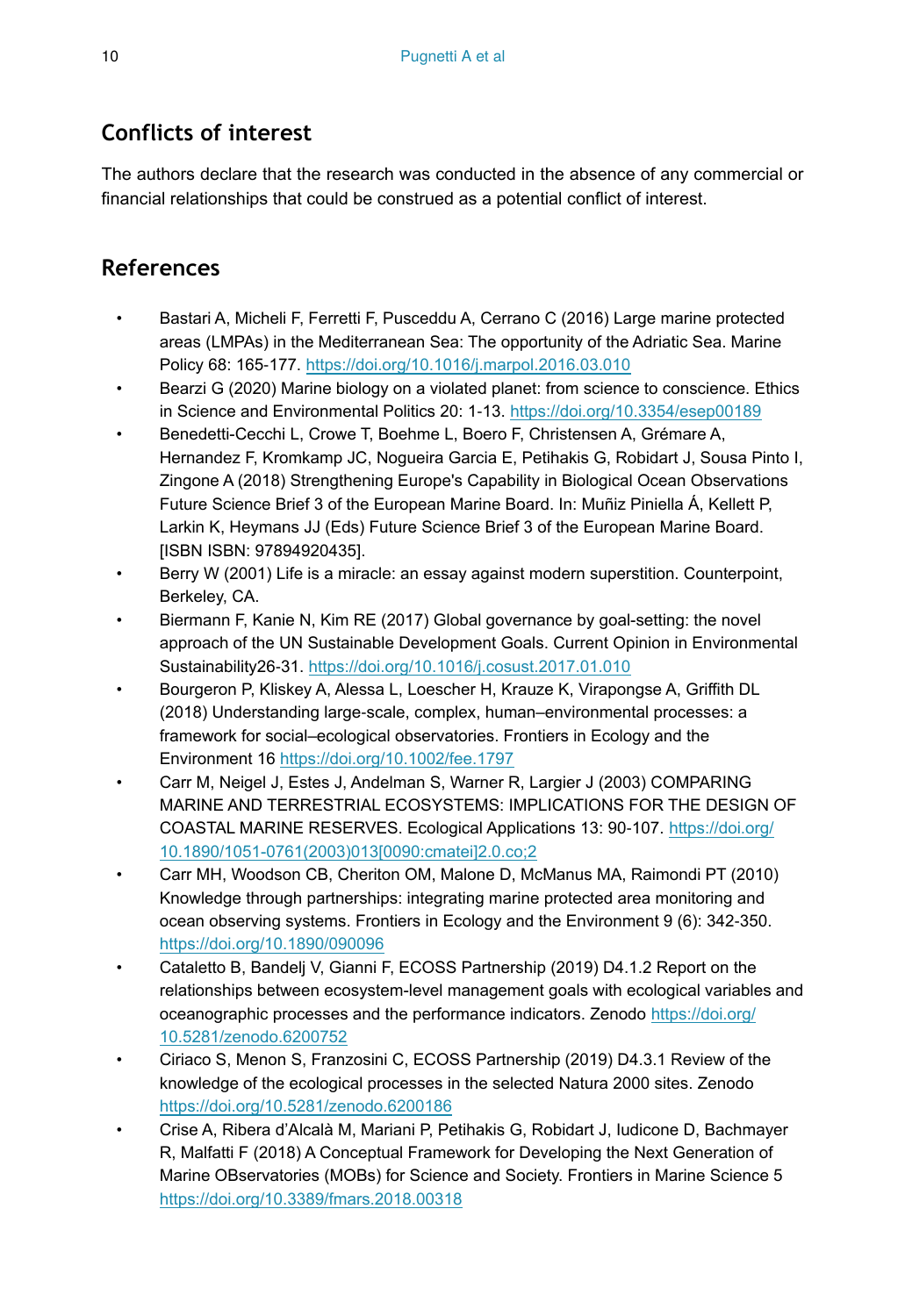- <span id="page-10-2"></span>• De Maio E, Menegon S, Sarretta A, Oggioni A, Tagliolato P, Manea E, Bergami C, Pugnetti A, ECOSS Partnership (2021) D5.2.1 ECOSS Web Data Portal. Zenodo. <https://doi.org/10.5281/zenodo.6106661>
- <span id="page-10-0"></span>• Duffy JE, Amaral-Zettler L, Fautin D, Paulay G, Rynearson T, Sosik H, Stachowicz J (2013) Envisioning a Marine Biodiversity Observation Network. BioScience 63 (5): 350‑361. <https://doi.org/10.1525/bio.2013.63.5.8>
- <span id="page-10-3"></span>• European Commission (1992) Council Directive 92/43/EEC of May 21 1992 on the conservation of natural habitats and of wild fauna and flora. Official Journal of the European Communities.
- <span id="page-10-9"></span>• European Commission (2000) Directive 2000/60/EC of the European Parliament and of the Council of 23 October 2000 establishing a framework for Community action in the field of water policy (Water Framework Directive. Official Journal of the European Union.
- <span id="page-10-10"></span>• European Commission (2008) Directive 2008/56/EC of the European Parliament of the Council of 17 June 2008 establishing a framework for community action in the field of marine environmental policy (Marine Strategy Framework Directive. Official Journal of the European Union.
- <span id="page-10-4"></span>• European Commission (2009) Directive 2009/147/EC of the European Parliament and of the Council of 30 November 2009 on the conservation of wild birds. Official Journal of the European Union.
- <span id="page-10-11"></span>• European Commission (2014) Directive 2014/89/EC of the European Parliament of the Council of 23 July 2014 establishing a framework for maritime spatial planning. Official Journal of the European Union.
- <span id="page-10-1"></span>• Fraschetti S, Pipitone C, Mazaris A, Rilov G, Badalamenti F, Bevilacqua S, Claudet J, Carić H, Dahl K, D'Anna G, Daunys D, Frost M, Gissi E, Göke C, Goriup P, Guarnieri G, Holcer D, Lazar B, Mackelworth P, Manzo S, Martin G, Palialexis A, Panayotova M, Petza D, Rumes B, Todorova V, Katsanevakis S (2018) Light and Shade in Marine Conservation Across European and Contiguous Seas. Frontiers in Marine Science 5 <https://doi.org/10.3389/fmars.2018.00420>
- <span id="page-10-6"></span>• Gianni F, Bandelj V, Cataletto B, Manea E, Bergami C, Bongiorni L, Oggioni A, Pugnetti A, Ciriaco S, Franzosini C, Golec I, Pećarević M, Rova S, Pranovi F, ECOSS Partnership (2020) D3.3.1 Report on the key oceanographic processes and performance indicators for Natura 2000 marine sites. Zenodo [https://doi.org/10.5281/](https://doi.org/10.5281/zenodo.6200410) [zenodo.6200410](https://doi.org/10.5281/zenodo.6200410)
- <span id="page-10-7"></span>• Gianni F, Bandelj V, Cataletto B, Manea E, Bergami C, Bongiorni L, Oggioni A, Pugnetti A, Ciriaco S, Franzosini C, Caramori G, ECOSS Partnership (2021a) D4.2.2 Report on the application of the conceptual model linking oceanographic processes, performance indicators and management questions for target species. Zenodo [https://doi.org/](https://doi.org/10.5281/zenodo.6203553) [10.5281/zenodo.6203553](https://doi.org/10.5281/zenodo.6203553)
- <span id="page-10-8"></span>• Gianni F, Bandelj V, Cataletto B, Manea E, Bergami C, Bongiorni L, Oggioni A, Pugnetti A, Ciriaco S, Franzosini C, Caramori G, ECOSS Partnership (2021b) D4.3.2 Report on the application of the models linking oceanographic processes and management questions. Zenodo<https://doi.org/10.5281/zenodo.6203840>
- <span id="page-10-5"></span>Golec I, ECOSS Partnership (2020) D3.2.1. Report on the ecological monitoring, conservation strategies and management questions of Natura 2000 marine sites. Zenodo <https://doi.org/10.5281/zenodo.6135905>
- <span id="page-10-12"></span>• IOC (2019) The Global Ocean Observing System 2030 Strategy. IOC, Paris. GOOS Report 239.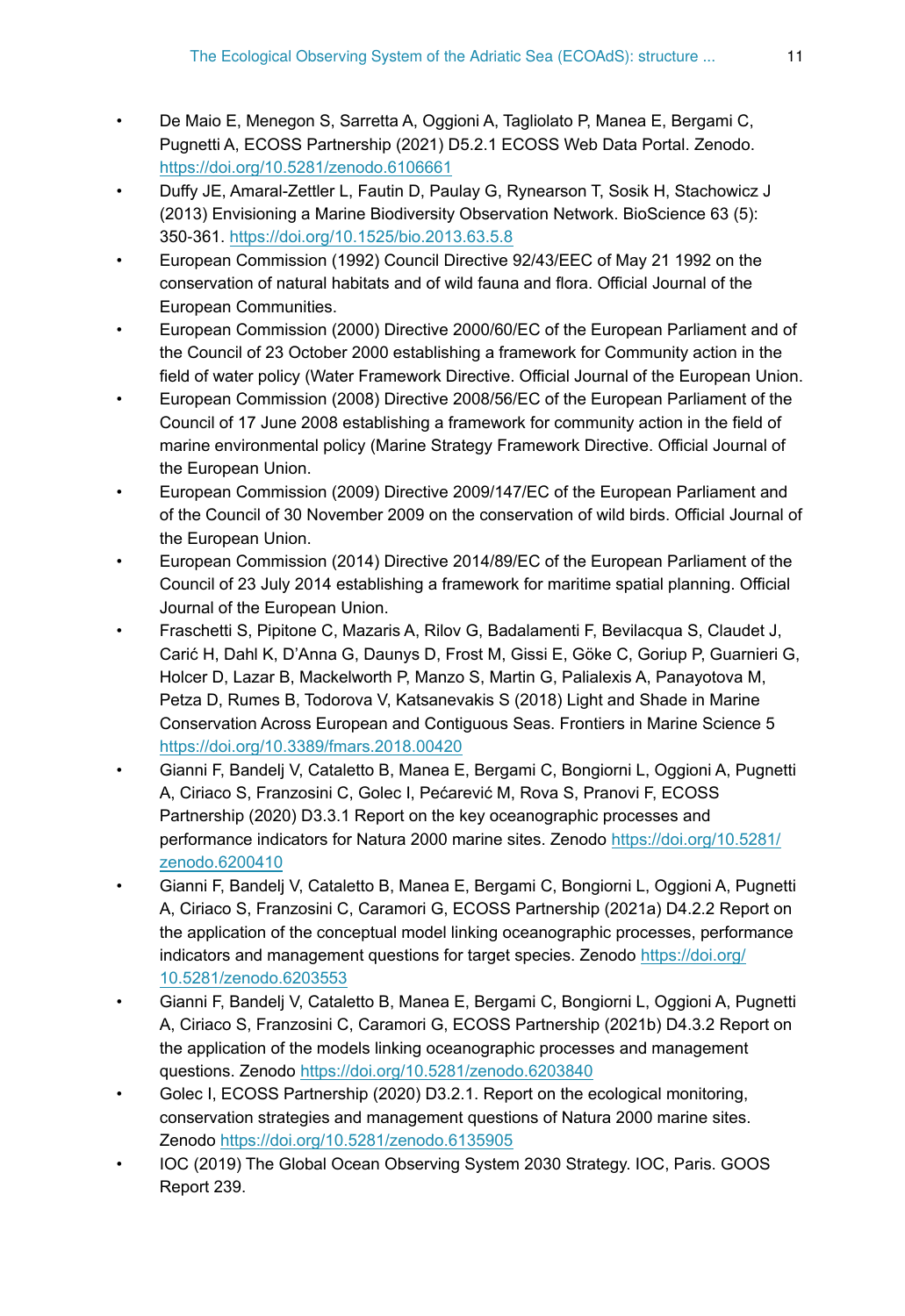- <span id="page-11-6"></span>• Jonsson P, Hammar L, Wåhlström I, Pålsson J, Hume D, Almroth‐Rosell E, Mattsson M (2020) Combining seascape connectivity with cumulative impact assessment in support of ecosystem‐based marine spatial planning. Journal of Applied Ecology 58 (3): 576‑586. <https://doi.org/10.1111/1365-2664.13813>
- <span id="page-11-2"></span>• Manea E, Di Carlo D, Depellegrin D, Agardy T, Gissi E (2019) Multidimensional assessment of supporting ecosystem services for marine spatial planning of the Adriatic Sea. Ecological Indicators 101: 821‑837.<https://doi.org/10.1016/j.ecolind.2018.12.017>
- <span id="page-11-3"></span>• Manea E, Bongiorni L, Bergami C, Pugnett A (2020) Challenges for marine ecological observatories to promote effective GMS of Natura 2000 network. In: Alfaré L, Ruoss E (Eds) Governing future challenges in protected areas. CNR Edizioni, 23-39 pp.
- <span id="page-11-7"></span>• Manea E, Bergami C, Bongiorni L, Oggioni A, Pugnetti A, ECOSS Partnership (2021a) D4.4.1 Report on the interactions, synergies and gaps among the WFD, MSFD and H&BD for an effective management of the marine ecosystems. Zenodo [https://doi.org/](https://doi.org/10.5281/zenodo.6204134) [10.5281/zenodo.6204134](https://doi.org/10.5281/zenodo.6204134)
- <span id="page-11-10"></span>• Manea E, Bergami C, Bongiorni L, Capotondi L, De Maio E, Oggioni A, Pugnetti A (2021b) A transnational marine ecological observatory in the Adriatic Sea to harmonize a fragmented approach to monitoring and conservation. Advances in Oceanography and Limnology 12 (1). <https://doi.org/10.4081/aiol.2021.9811>
- <span id="page-11-8"></span>Markov M, ECOSS Partnership (2019) D4.1.1 Report on the characterization of the selected Natura 2000 sites. Zenodo <https://doi.org/10.5281/zenodo.6136088>
- <span id="page-11-1"></span>• Maxwell S, Hazen E, Lewison R, Dunn D, Bailey H, Bograd S, Briscoe D, Fossette S, Hobday A, Bennett M, Benson S, Caldwell M, Costa D, Dewar H, Eguchi T, Hazen L, Kohin S, Sippel T, Crowder L (2015) Dynamic ocean management: Defining and conceptualizing real-time management of the ocean. Marine Policy 58: 42-50. [https://](https://doi.org/10.1016/j.marpol.2015.03.014) [doi.org/10.1016/j.marpol.2015.03.014](https://doi.org/10.1016/j.marpol.2015.03.014)
- <span id="page-11-4"></span>• Micheli F, Halpern B, Walbridge S, Ciriaco S, Ferretti F, Fraschetti S, Lewison R, Nykjaer L, Rosenberg A (2013) Cumulative Human Impacts on Mediterranean and Black Sea Marine Ecosystems: Assessing Current Pressures and Opportunities. PLoS ONE 8 (12).<https://doi.org/10.1371/journal.pone.0079889>
- <span id="page-11-9"></span>• Miočić-Stošić J, Pleslić G, ECOSS Partnership (2020) D4.2.1 Review of the knowledge of the target species at the selected Natura 2000 sites. Zenodo [https://doi.org/10.5281/](https://doi.org/10.5281/zenodo.6199909) [zenodo.6199909](https://doi.org/10.5281/zenodo.6199909)
- <span id="page-11-0"></span>• Muelbert J, Nidzieko N, Acosta AR, Beaulieu S, Bernardino A, Boikova E, Bornman T, Cataletto B, Deneudt K, Eliason E, Kraberg A, Nakaoka M, Pugnetti A, Ragueneau O, Scharfe M, Soltwedel T, Sosik H, Stanisci A, Stefanova K, Stéphan P, Stier A, Wikner J, Zingone A (2019) ILTER – The International Long-Term Ecological Research Network as a Platform for Global Coastal and Ocean Observation. Frontiers in Marine Science 6 <https://doi.org/10.3389/fmars.2019.00527>
- <span id="page-11-11"></span>• Oggioni A, Tagliolato P, Sarretta A, De Maio E, Menegon S, Manea E, Bergami C, Pugnetti A, ECOSS Partnership (2021) D5.3.1 Set of tools supporting ECOSS case studies and activities. Zenodo<https://doi.org/10.5281/zenodo.6204340>
- <span id="page-11-5"></span>• Orlikowska E, Roberge J, Blicharska M, Mikusiński G (2016) Gaps in ecological research on the world's largest internationally coordinated network of protected areas: A review of Natura 2000. Biological Conservation 200: 216‑227. [https://doi.org/10.1016/](https://doi.org/10.1016/j.biocon.2016.06.015) [j.biocon.2016.06.015](https://doi.org/10.1016/j.biocon.2016.06.015)
- <span id="page-11-12"></span>• Trincardi F, Cappelletto M, Barbanti A, Cadiou J-, Bbataille A, Campillos Llanos M, Chacón Campollo E, Trujillo Quintela A, BlueMed CSA (2020) BlueMed Implementation